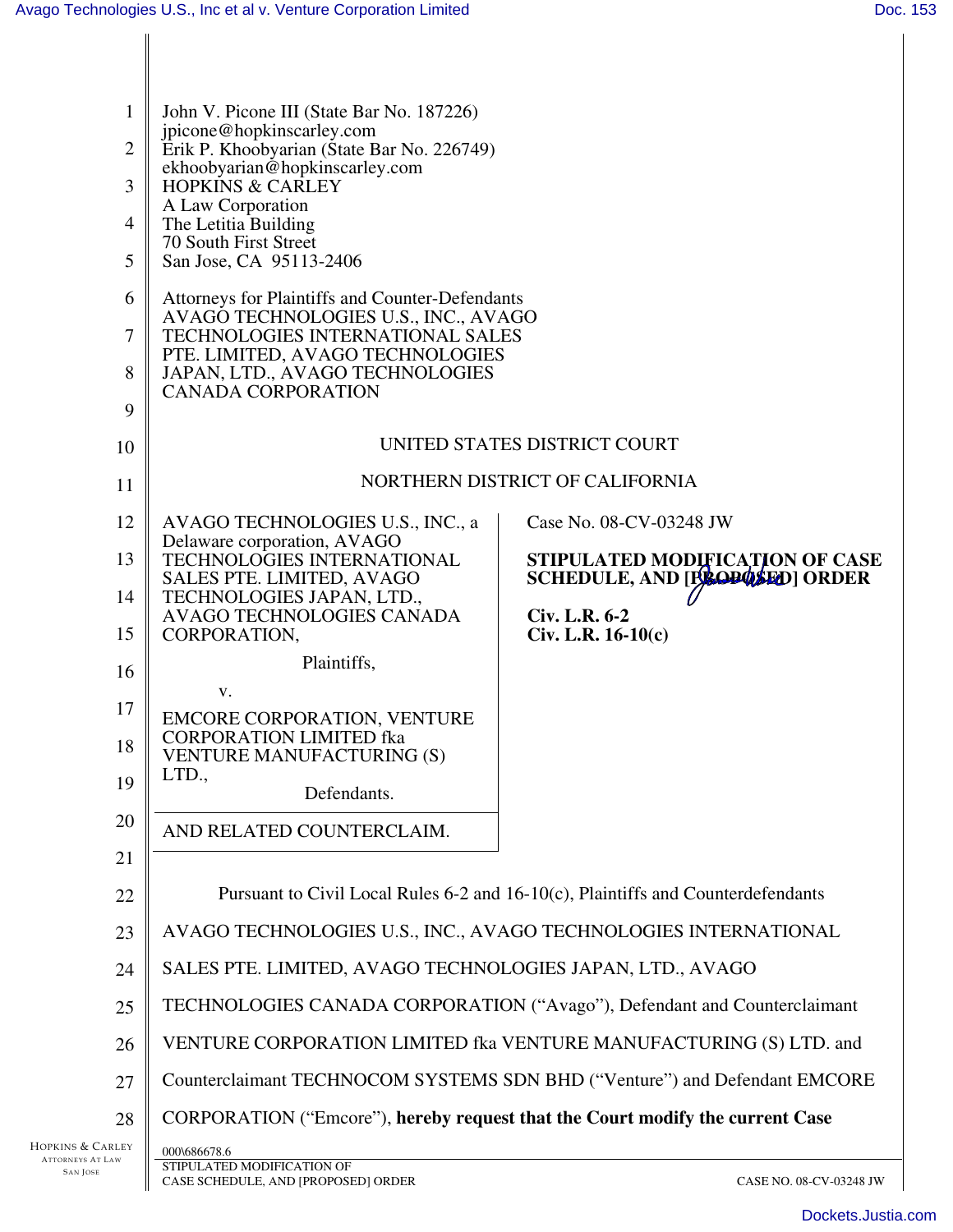| $\mathbf{1}$                                | Schedule, $\P\P$ 9-12, to extend each of the deadlines therein by not less than forty-five (45)           |  |  |
|---------------------------------------------|-----------------------------------------------------------------------------------------------------------|--|--|
| 2                                           | days. The Court has previously modified the Case Schedule, most recently on September 9,                  |  |  |
| 3                                           | 2010, Docket No. 108.                                                                                     |  |  |
| 4                                           | The parties make this request based on the fact the parties have entered into settlement                  |  |  |
| 5                                           | discussions. By moving the current deadlines, the parties will be able to direct their full attention     |  |  |
| 6                                           | to the negotiated resolution that would otherwise need to be spent preparing for upcoming trial           |  |  |
| 7                                           | deadlines, including expert-witness related deadlines.                                                    |  |  |
| 8                                           | Avago and Venture are conducting settlement discussions directly through counsel and                      |  |  |
| 9                                           | with the ultimate goal of reaching a negotiated resolution.                                               |  |  |
| 10                                          | Avago and Emcore are in the process of scheduling a formal mediation. The parties have                    |  |  |
| 11                                          | agreed to mediate on April 26, 2011, and are working to secure a mediator for that day.                   |  |  |
| 12                                          | In order to provide the parties with the time necessary to conduct a formal mediation and                 |  |  |
| 13                                          | negotiate a resolution of the disputes, the parties respectfully request that the Court issue a further   |  |  |
| 14                                          | Modified Scheduling Order adjusting the Case Schedule, $\mathbb{II}$ 9-12, by approximately, but not less |  |  |
| 15                                          | than forty-five days, corresponding to the time between now and the mediation between Avago               |  |  |
| 16                                          | and Emcore, to better enable the parties to resolve their disputes. In the event they are unable to       |  |  |
| 17                                          | settle the case, the parties will thereafter resume their trial preparation efforts.                      |  |  |
| 18                                          | SO STIPULATED.                                                                                            |  |  |
| 19                                          |                                                                                                           |  |  |
| 20                                          | Dated: March 21, 2011<br><b>HOPKINS &amp; CARLEY</b>                                                      |  |  |
| 21                                          | A Law Corporation                                                                                         |  |  |
| 22                                          |                                                                                                           |  |  |
| 23                                          | By: /s/ Erik P. Khoobyarian<br>Erik P. Khoobyarian                                                        |  |  |
| 24                                          | Attorneys for Plaintiffs and<br><b>Counter-Defendants</b>                                                 |  |  |
| 25                                          | AVAGO TECHNOLOGIES U.S., INC.,<br><b>AVAGO TECHNOLOGIES</b>                                               |  |  |
| 26                                          | INTERNATIONAL SALES PTE. LIMITED,<br>AVAGO TECHNOLOGIES JAPAN, LTD.,                                      |  |  |
| 27                                          | AVAGO TECHNOLOGIES CANADA<br><b>CORPORATION</b>                                                           |  |  |
| 28                                          |                                                                                                           |  |  |
| HOPKINS & CARLEY<br><b>ATTORNEYS AT LAW</b> | $-2-$<br>000\686678.6<br>STIPULATED MODIFICATION OF                                                       |  |  |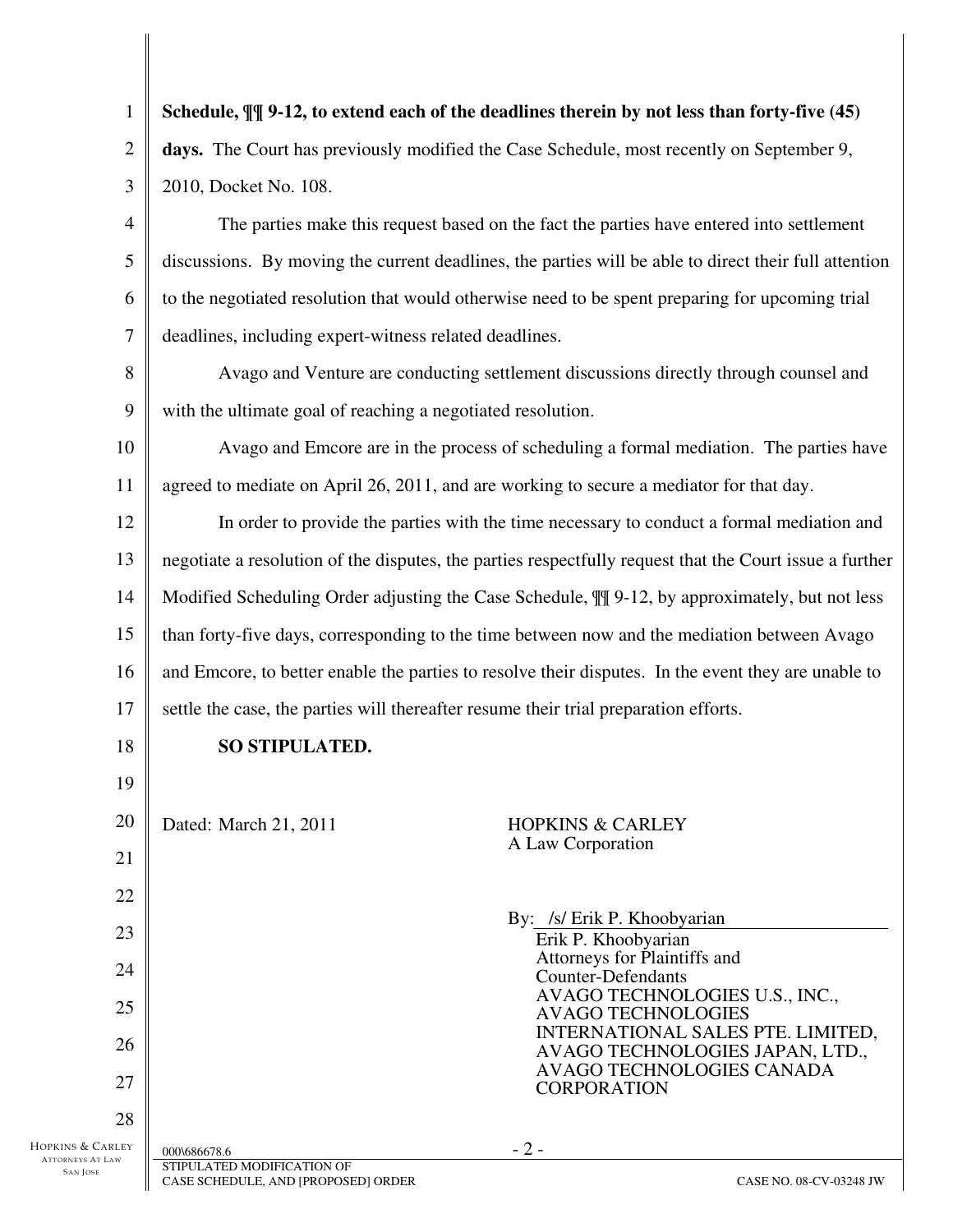| 1                | Dated: March 21, 2011<br><b>WHITE &amp; CASE LLP</b>                                              |                                                                          |  |
|------------------|---------------------------------------------------------------------------------------------------|--------------------------------------------------------------------------|--|
| $\overline{c}$   |                                                                                                   |                                                                          |  |
| 3                | By: /s/ Matthew P. Lewis                                                                          |                                                                          |  |
| 4                | Matthew P. Lewis                                                                                  | Attorneys for Defendant and Counterclaimant                              |  |
| 5                |                                                                                                   | <b>VENTURE CORPORATION LIMITED fka</b><br>VENTURE MANUFACTURING (S) LTD. |  |
| 6                | <b>SYSTEMS SDN BHD</b>                                                                            | and Counterclaimant TECHNOCOM                                            |  |
| 7                |                                                                                                   |                                                                          |  |
| 8                | Dated: March 21, 2011<br>REDENBACHER & BROWN, LLP                                                 |                                                                          |  |
| 9                |                                                                                                   |                                                                          |  |
| 10               | By: /s/ John C. Brown                                                                             |                                                                          |  |
| 11               | John C. Brown<br><b>Attorneys for Defendant</b>                                                   |                                                                          |  |
| 12               | <b>EMCORE CORPORATION</b>                                                                         |                                                                          |  |
| 13               |                                                                                                   |                                                                          |  |
| 14               |                                                                                                   |                                                                          |  |
| 15               | <b>ATTESTATION OF ERIK P. KHOOBYARIAN</b>                                                         |                                                                          |  |
| 16               | I, Erik P. Khoobyarian, am one of the attorneys of record for Plaintiffs and Counter              |                                                                          |  |
| 17               | Defendants AVAGO TECHNOLOGIES U.S., INC., AVAGO TECHNOLOGIES                                      |                                                                          |  |
| 18               | INTERNATIONAL SALES PTE. LIMITED, AVAGO TECHNOLOGIES JAPAN, LTD., and                             |                                                                          |  |
| 19               | AVAGO TECHNOLOGIES CANADA CORPORATION. I have obtained concurrence in the                         |                                                                          |  |
| 20               | filing of this document from John C. Brown, attorney of record for Defendant EMCORE               |                                                                          |  |
| 21               | CORPORATION; Matthew P. Lewis attorney of record for Defendant and Counterclaimant                |                                                                          |  |
| 22               | VENTURE CORPORATION LIMITED fka VENTURE MANUFACTURING (S) LTD. and                                |                                                                          |  |
| 23               | Counterclaimant TECHNOCOM SYSTEMS SDN BHD, which shall serve in lieu of his signature             |                                                                          |  |
| 24               | on the filed document. I have obtained and will maintain records to support this concurrence for  |                                                                          |  |
| 25               | subsequent production for the court if so ordered or for inspection upon request by a party until |                                                                          |  |
| 26               | one year after final resolution of the action (including appeal, if any).                         |                                                                          |  |
| 27               | 111                                                                                               |                                                                          |  |
| 28               | 111                                                                                               |                                                                          |  |
| HOPKINS & CARLEY | $-3-$<br>000\686678.6                                                                             |                                                                          |  |

SAN JOSE